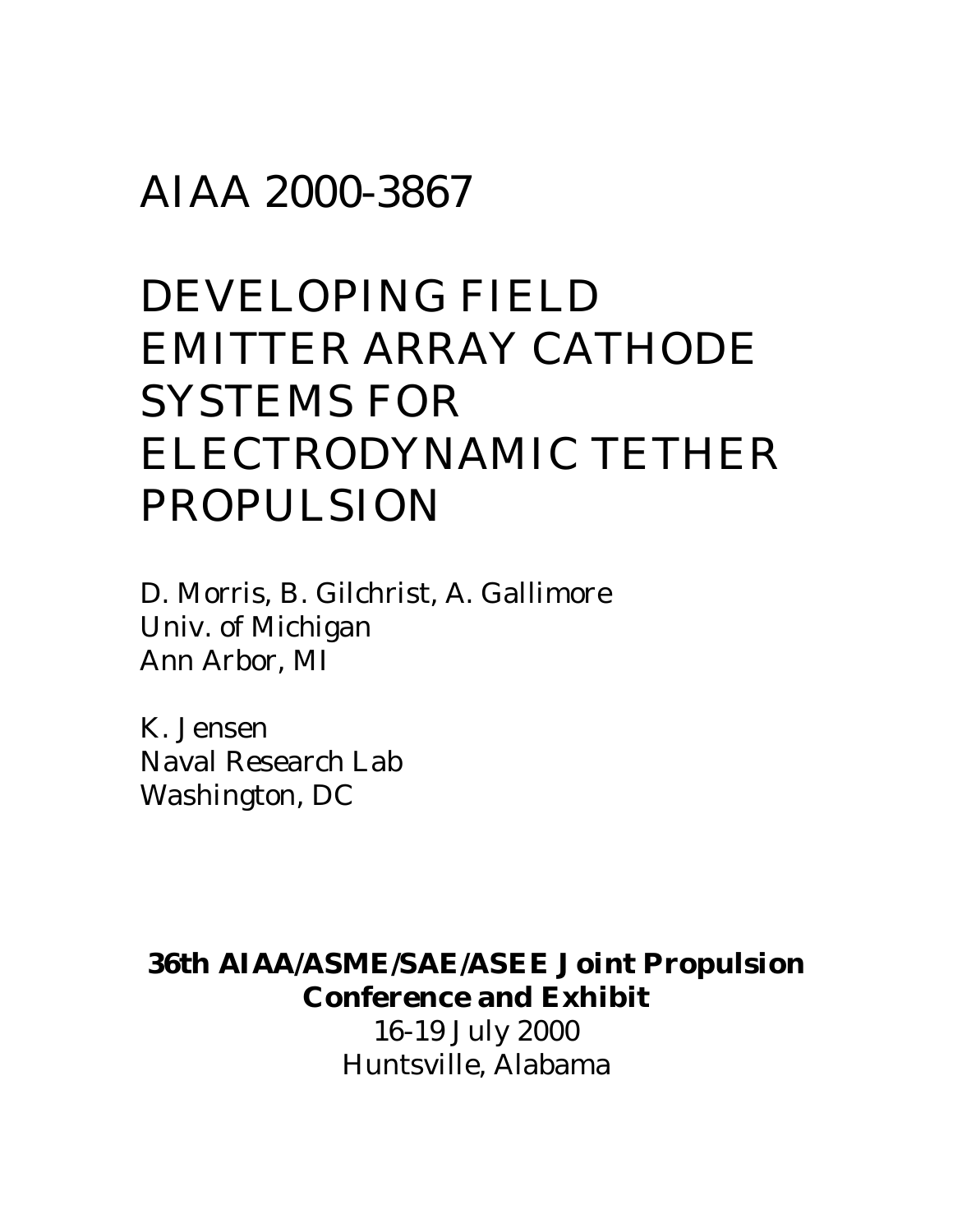### Developing Field Emitter Array Cathode Systems for Electrodynamic Tether Propulsion

D. Morris, B. Gilchrist, A. Gallimore Univ. of Michigan Ann Arbor, MI

> K. Jensen Naval Research Lab Washington, DC

#### **Abstract**

Field Emitter Array Cathodes (FEAC) are a new technology being developed for spacecraft charge control. Instead of a single hot (i.e. high powered) emitter, or a gas dependant plasma contactor, FEAC systems consist of many (hundreds or thousands) of small (micron level) cathode/gate pairs printed on a semiconductor wafer that effect cold emission at relatively low voltage. Each individual cathode emits only micro-amp level currents, but a functional array is capable of amp/cm $\textdegree$ 2 current densities. This provides a robust, low power, relatively inexpensive technique for the high level of current emissions that are required for a tether propulsion mission. (Tether propulsion is a achieved by flowing current through a conducting tether, using the ionosphere as a current return path, thus requiring electron emission.) This paper covers research in progress at the University of Michigan to develop FEAC systems for electrodynamic (ED) tether propulsion. Problems for a FEAC system in the ED tether environment relating to space charge limits and ionospheric effects will be presented. Possible solutions via electrical and geometric configurations of FEAC systems, and the PIC and vacuum chamber tests being used to develop those solutions are discussed.

| Nomenclature                                |                                            |
|---------------------------------------------|--------------------------------------------|
| $ED = electrodynamics$                      | V: gap voltage $(1)$ [V] equal to          |
| FEAC=field emitter array cathodes           | spacecraft bias w.r.t. the plasma          |
| $Vgt = gate tip voltage$                    | W: emitter width                           |
| ? <sub>0</sub> : permittivity of free space | $rb$ : emitter radius                      |
| e: electron charge [C]                      | A: emitter area $(0.01)$ [m <sup>2</sup> ] |
| $m_e$ : electron mass [kg]                  | $s =$ sheath size [m]                      |
| $T_0$ : electron emission energy [eV]       | $JCL(N) = N$ dimensional Child-            |
| (tens of volts)                             | Langmuire current limit                    |
| D: gap spacing $(.01)$ [m]                  |                                            |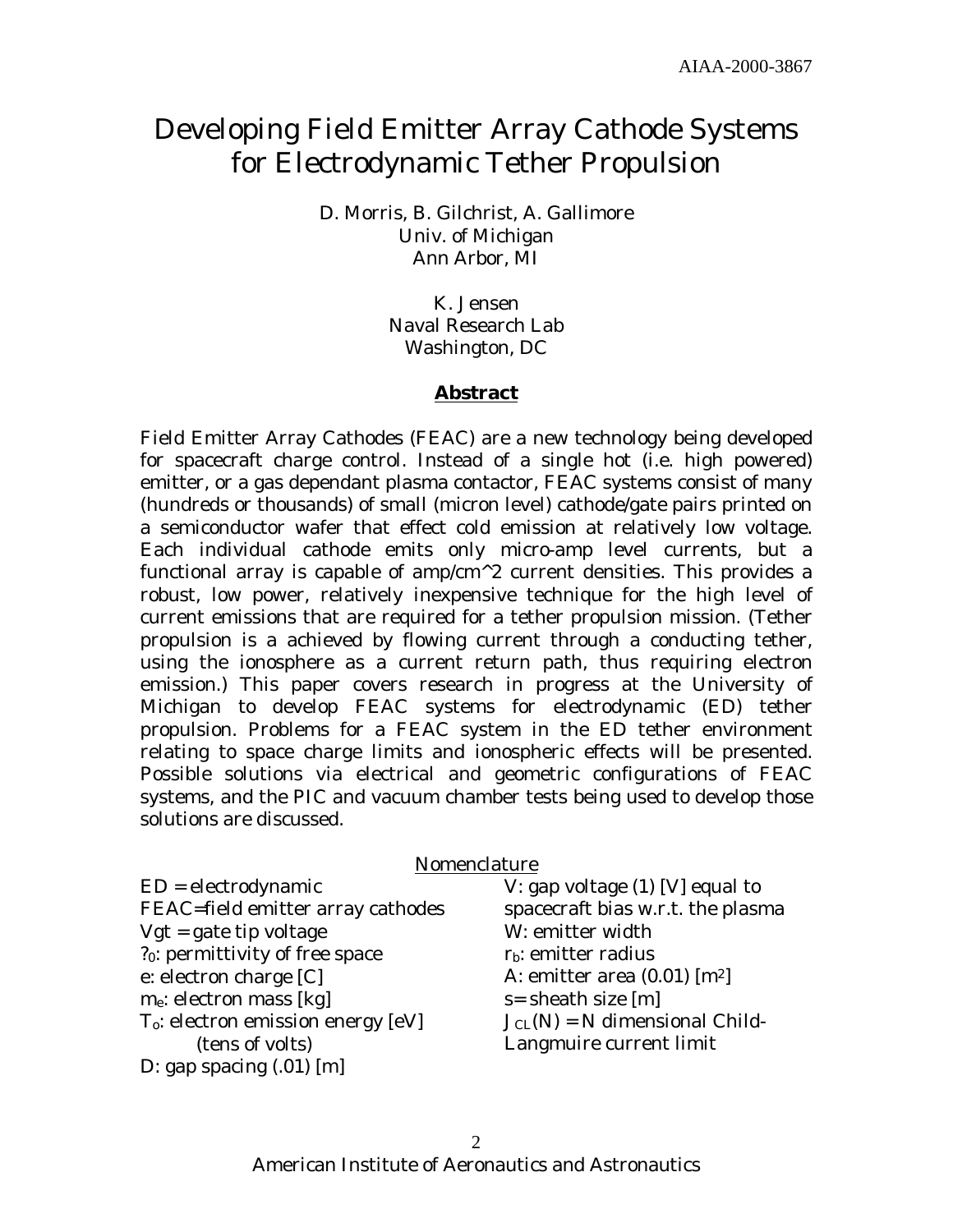#### Introduction

Space electrodynamic (ED) tethers offer the opportunity for in-space "propellantless" propulsion and power generation around planets with a magnetic field and an ionosphere (e.g., Earth and Jupiter). In general, moving a conductor across a magnetic field generates an electromotive force (EMF) to drive current through the conductor if a means to "close the circuit" is available. For example, using gravity gradient stabilized space tethers around Earth, it is possible to have kilometer-scale structures that move across the geomagnetic field at rapid velocities generating 50–250 V/km EMF in an eastward-moving system at a mid- to low-latitude orbit inclination. Current flow through the tether is enabled by collecting electrons from the ionosphere at or along one end of the tether and, at the opposite end, either injecting electrons back into the ionosphere or collecting ions. Electron injection is necessary to achieve the highest possible currents given the low mobility of ions. [Gilchrist, 2000]

The focus of this paper is electron injection via FEAC systems. FEAC systems emit charge with an initial velocity depending on the gate-tip voltage, and the voltage of any other associated acceleration or protection grids. As charge leaves the cathode into free space, or a plasma, each charge emitted experiences a field created by the

charges before it. If the emission density is too high, this effect will decelerate the charge and, in the limit, reverse the flow and reflect current back on the emitter. One way of describing this effect is that a compression wave forms in the emission stream, with the crest propagating backwards towards the emitter. Pulses of charge buildup return, causing the emission current to vary sinusoidally with time. Another description is that a virtual cathode forms at a varying distance from the emitter, and emitted electrons see this cathode and are repelled back from it.

This space charge limitation is perhaps the most significant limitation to FEAC and other charge emission systems. The implications of this limitation and techniques for mitigating it are being studied at the University of Michigan. The approach and results to date of these studies will be presented below. This paper will also cover some of the other issues facing FEAC systems in ED tether propulsion.

#### FEAC Systems

The figure below shows a typical FEAC system. The scale is sub micrometer.

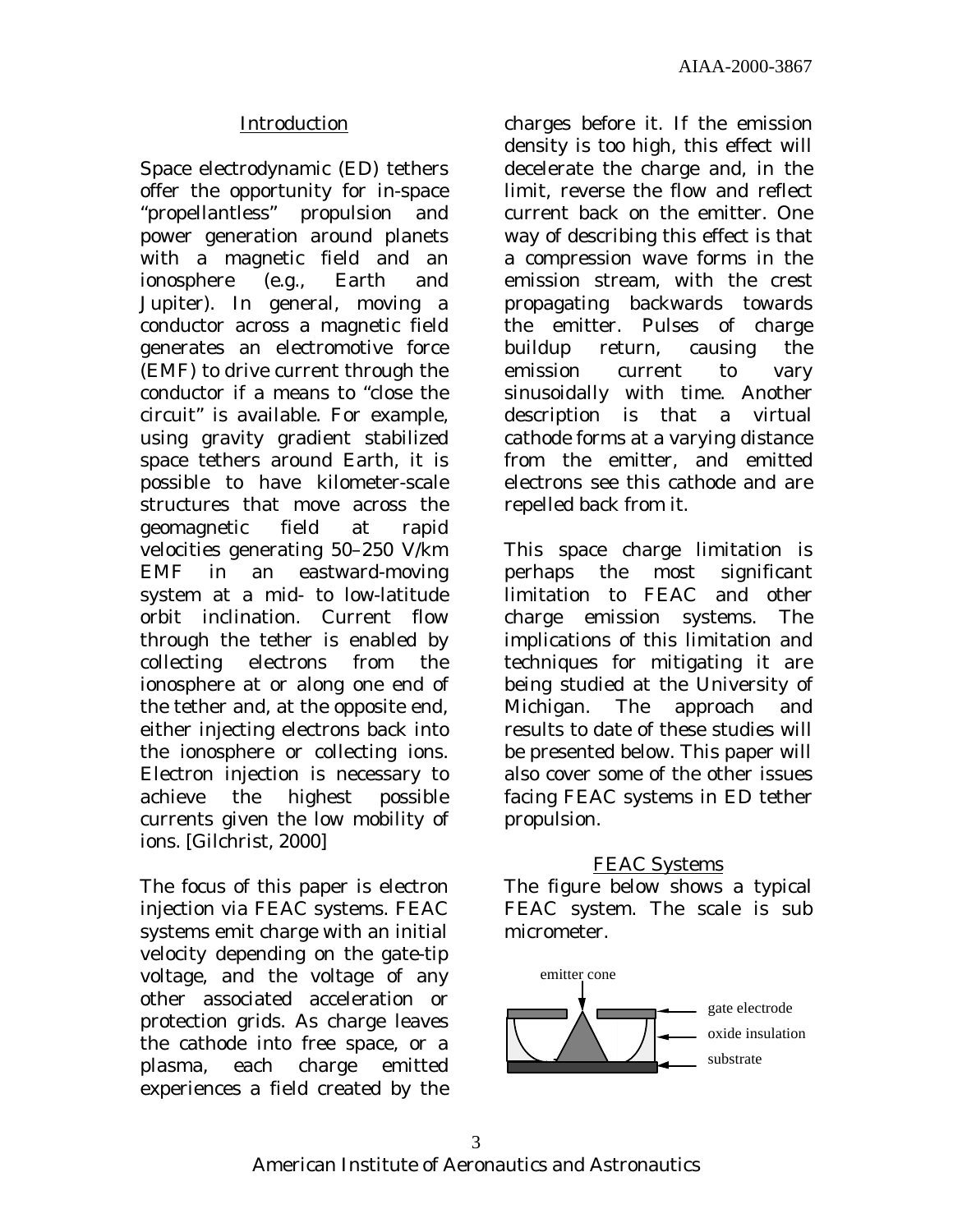A typical array is a semiconductor wafer with hundreds of thousands of individual tips per square centimeter. Typical operating voltages are in the range of 50-100 V, and typical currents are on the order of tens to hundreds of mA/cm2.

The advantages of FEAC systems over alternative electron emission devices are power, consumables, and environmental tolerance. Hollow cathode contactors, which operate by generating a plasma plume and exchanging electrons with the ionosphere across the surface of that plume, are low power (though a heater is necessary) and require relatively low operating voltages, but a consumable gas is required to maintain the plume. Electron guns require higher voltage and power than FEACs, and are sensitive to pressure gradients. While FEAC systems are sensitive to ion bombardment and neutral gas damage (though coatings can mitigate this), the system is inherently hugely redundant, whereas an electron gun typically depends on the survival of a single filament. Various arc suppression techniques as will be discussed in the next section can prevent even the complete destruction of one or many tips from significantly reducing the functionality of the entire array.

#### FEAC protection schemes

The very small scale of FEAC devices makes the concern of arcing (due to excessive pressure, ion bombardment, defects, etc...) significant for individual tips. One technique to reduce the risk of arcing is resistive layers- an extra layer added to the semiconductor wafer can drop the gate-tip voltage of an arcing tip before the arc current runs away. [Levine, 1996] Another technique is called VECTL, and consists of building FET topology beneath the tips, such that the excessive current of an arc automatically causes the current to be pinched off, without a drop in voltage during normal operation. [Takemura, 1997] Another technique is tip coating. ZrC and BN coatings can give stable low work functions to facilitate emission, while improving robustness to ion bombardment and poor vacuum environments. [Mackie, 1998].

These techniques are being developed by researchers interested in FEAC systems for a wide variety of applications (from flat screen display to ion thruster charge neutralization). Testing of various solutions to environmental problems, arcing, etc... will be performed as part of the FEAC research being done at the University of Michigan, but such developments are not the primary focus.

#### FEAC Electrical Configuration

For a downward thrust (de-orbit) mission, energy for electron emission comes directly from the tether. For upward thrust it must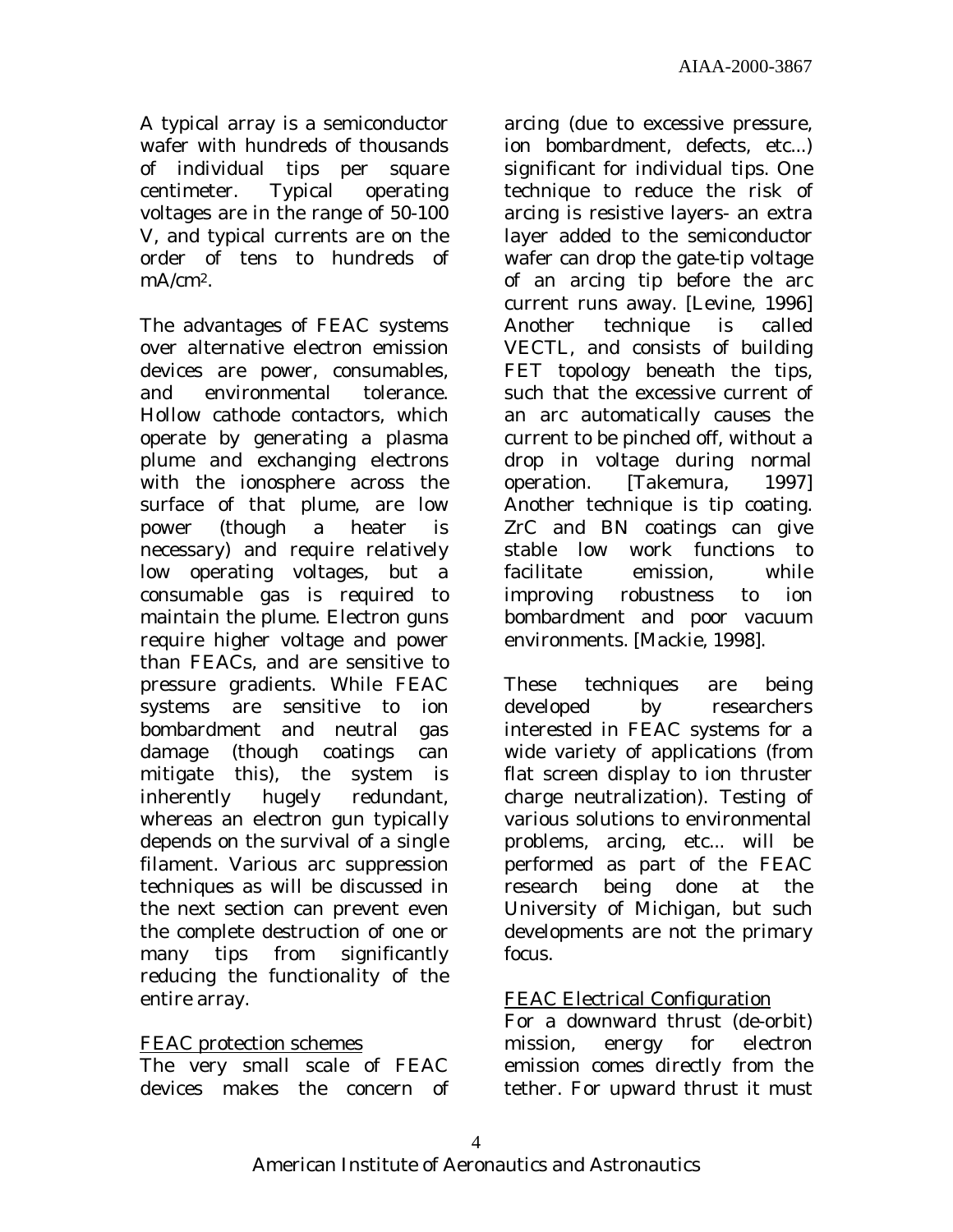come from solar cells or other onboard energy sources. In both cases decisions must be made as to how to connect the FEAC (gate and tips) to the spacecraft. How the gate and tip are biased relative to the spacecraft result in various advantages and disadvantages to the system overall.

A factor in this decision is that the spacecraft potential may vary widely. The bottom of the tether will be biased by it's motion through the earth's magnetic field (this is how ED tether propulsion works), possibly as much as thousands of volts negative. As the FEAC operates, however, it can bring the spacecraft up to neutral bias and even above, if the FEAC's current provision capability exceeds the tether/upper spacecraft's current collection capability. Therefore care must be exercised in how the tip is biased relative to the gate and spacecraft.

The figure below illustrates the grounded tip configuration:



Tip Configuration

Advantages of this configuration include stability and low return current. One disadvantage is that the emitted electrons must move away from a gate biased positive relative to the plasma (assuming the spacecraft is close to the plasma potential) and this will act as a decelerating force, increasing space charge limitations.

The following diagram illustrates the grounded gate configuration:



The advantage of this configuration is that electrons leave through a screen at the same potential as the plasma, no decelerating fields will exist. (if the spacecraft is biased negative, a beneficial accelerating field will be present). One major disadvantage is that the gate-tip voltage can be directly effected by swings in the tether voltage. This becomes an especially significant concern when the tether is connected and disconnected for mission propulsion reasonspotentially resulting in huge spikes that the gate tip supply must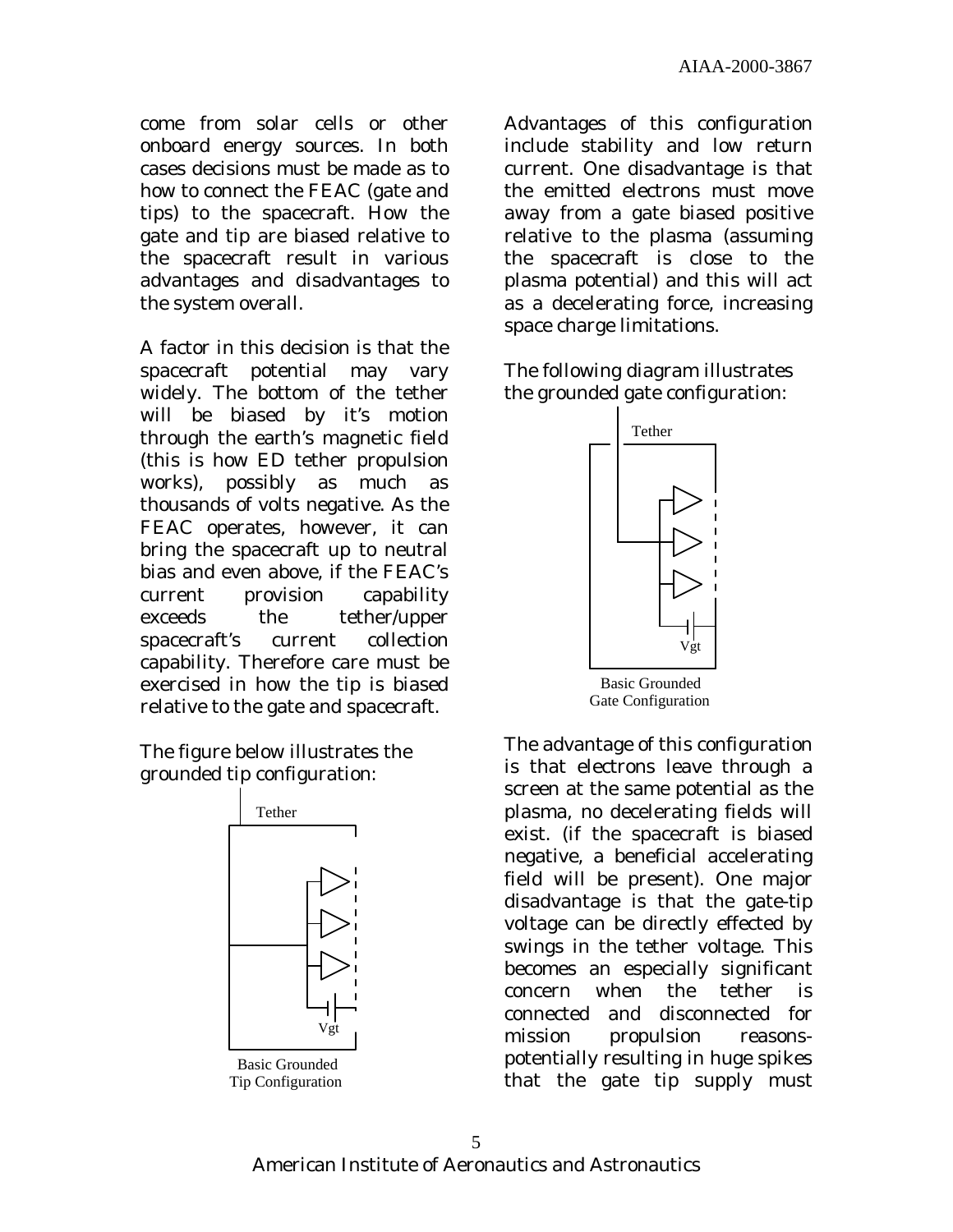suppress to avoid sparking the entire array.

Combinations of these techniques are possible as illustrated below. One advantage of a multiple gate configuration is that the second gate could be shaped to defocus the emitted electron beam, further mitigating space charge effects because the effective density is reduced (see space charge limits below).



#### Space Charge Limits

Charge control can be described as two major steps- 1) create charge, 2) get the charge away. FEAC systems create charge with low power and voltage, thanks to the small scale of the tip-gate geometry. But regardless of the voltage required to pull electrons free of the tips, they must leave the FEAC with enough energy to get away and stay away from the

spacecraft. This is where space charge limitations come in.

The first step of space charge limitation is in the sheath region, the plasma depleted area immediately surrounding the spacecraft. Plasma accommodation is of little assistance here, while the emitted electron density is the highest. Some believe that this is the most critical region. However it is also the region where the electron velocity is the highest, and barring large spacecraft biases, the sheath will only be on the order of centimeters wide. Others believe that the primary space charge limitations will occur in the plasma where electrons must travel a large distance until they are accommodated, i.e. the emitted electron density becomes trivial compared to the background density. The beam is lost in the noise, so to speak. Where exactly the most critical limitations occur probably depends on the spacecraft bias, electron emission density, and ambient ionospheric density and the solution to this question is one of the primary focuses of this research.

#### Basic Space Charge Limitations

The following figures show results of one dimensional PIC simulation in the space charge limited regime. XPDP1 simulates particle activity between two plates- with each particle representing a sheet of charge (thus the 1D nature). The first plot is of velocity versus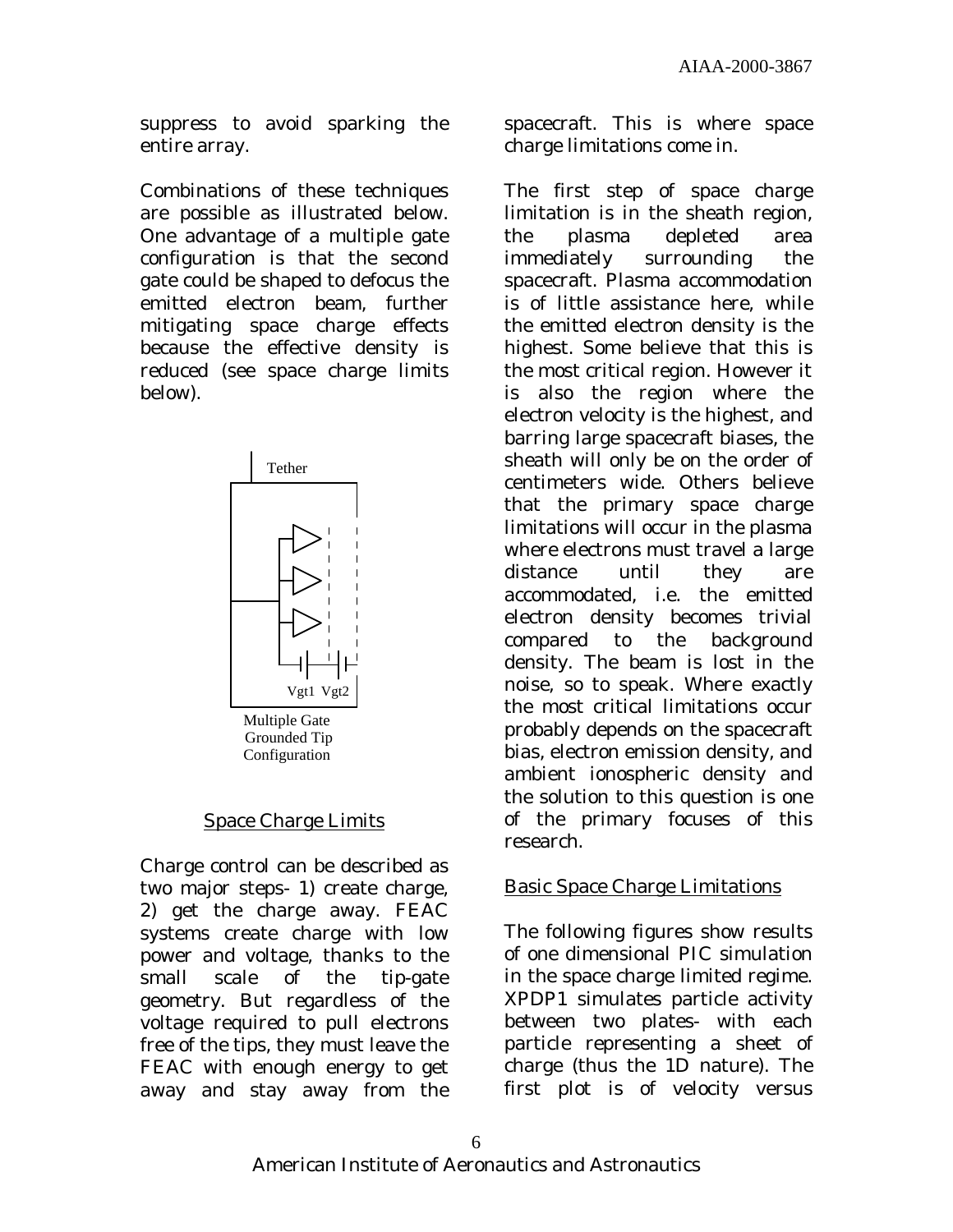position of the individual electrons in the simulation (the apparently continuous line is actually individual electron dots in close proximity). The center of the plot is zero velocity. Electrons are emitted with a relatively high energy (equivalent to 60v), but space charge effects decelerate them until they reverse direction and travel back towards the emitter. When enough electrons have reversed, space charge effects are alleviated and forward motion resumes. Thus the plot below is not a steady state solution but rather a continually shifting distribution. Figure two shows the time variation.



and reflection near the emission point (left side).

The following plot of current versus time reflects the process of electron bunch and spreading when emission occurs in the space charge limited regime.

figure 2: emitted current in the space charge limited regime.

This simulation represents the approximation where the sheath is considered to be the only region of interest- i.e. that any electrons managing to cross the sheath are effectively absorbed by a virtual anode (the ionosphere) and need no longer be considered. This simplest version of the problem has been solved analytically and the equation is given below. The maximum current density that can be transmitted across a onedimensional planar gap is given by the one dimensional classical Child-Langmuir Law [Luginsland, 1988].

$$
I_{CL} \, \mathfrak{A} \, \mathfrak{D} \, \frac{4 \, ?_o}{9 \, e} \, \sqrt{\frac{2}{m_e}} \, \frac{T_o^{3/2}}{D^2} \, \frac{??}{??} \, \sqrt{1 \, ? \, \frac{eV}{T_o}} \, \frac{??}{??} A
$$

With the A term added to describe the area of the emitter [Gilchrist & Jensen, 1999].

The following plot shows the resulting current emission capability as a function of sheath size/voltage.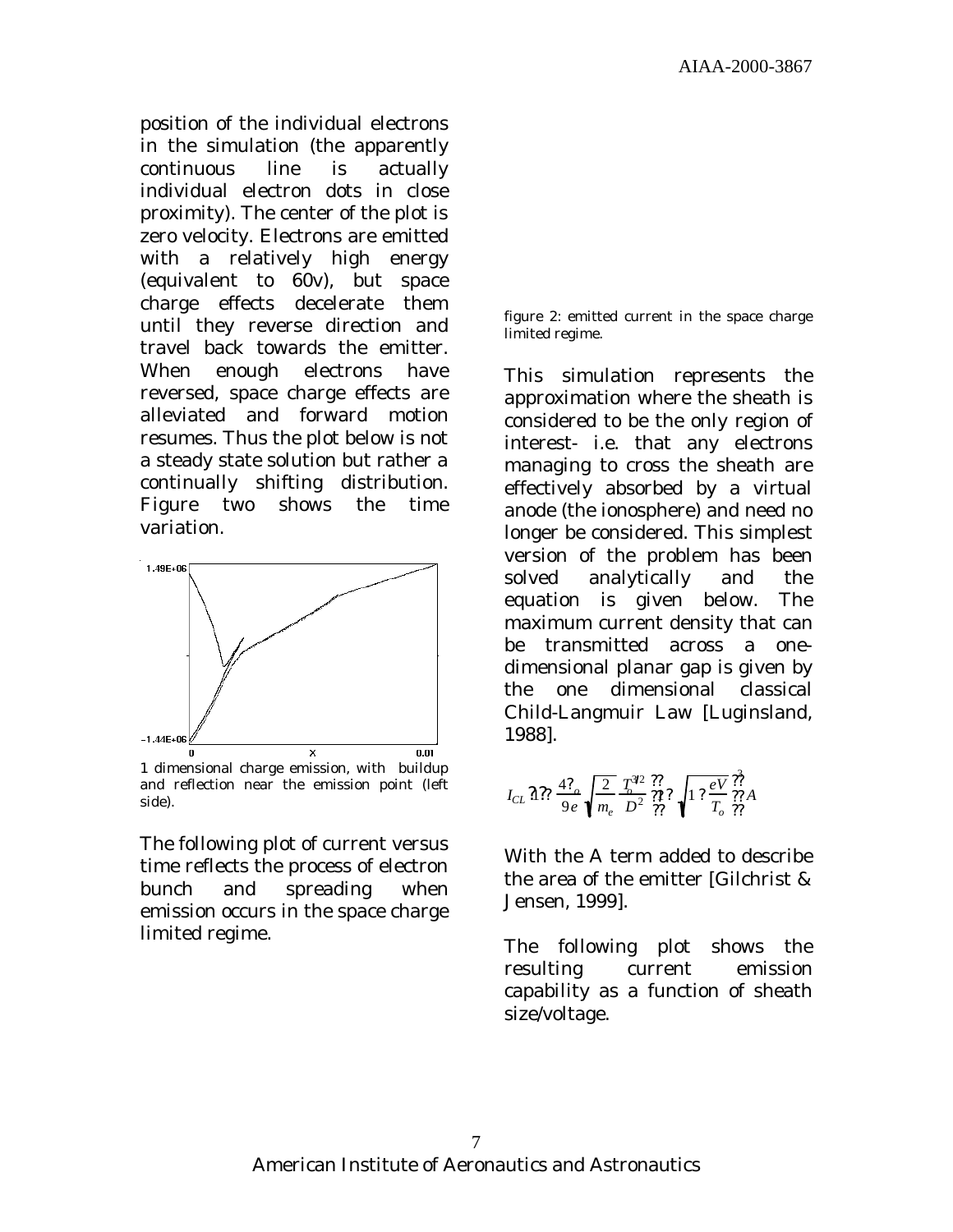

With the relationship between sheath size and voltage as:

 $s$ ?  $\frac{22}{2}$ <sup>2</sup>/<sub>2</sub>*V ens*  $\frac{22}{2}$ ?? <u>?2? v ??</u> ?? ??  $\frac{1}{2}$ [Lieberman & Lichtenberg, 1994]

Note that while an increase in bias voltage does improve the ability to emit electrons because the electrons are propelled away from a negatively biased spacecraft, this effect is overbalanced by the fact that the sheath which the electrons must successfully cross gets larger at the same time.

Another related space charge limitation approximation is to consider a FEAC operating facing into the ram direction of spacecraft motion. Electrons will react to the spacecraft bias regardless of spacecraft velocity, but ion motion will be largely static, ion mass being too large to allow them to react to a sheath before they strike the spacecraft (unless the sheath is large, or the space charge limited buildup of electrons is large). Ion flow across the sheath will assist in electron flow in the opposite direction, and the greater the density of ions, the greater the

possible non-space charge limited electron flow. The following plot illustrates the results of XPDP1 simulations of this approximation.



As illustrated, the energy required to avoid space charge limits increases as the ion density being emitted towards decreases.

#### Higher Dimensions

Space charge limits are a function of emitted charge density. Therefore the more the emission beam is spread, the less the space charge limitations. Higher dimensions allow for larger current emission. The following equation shows the increase in space charge limited current for two dimensions as opposed to one [Luginsland, 1996]:

$$
\frac{J_{CL} \, 2^2}{J_{CL} \, 1^2} ? \, 1 ? \, \frac{0.3145}{W/D} ? \, \frac{0.0004}{W/D ?}
$$

An additional improvement is allowed by the transition to three dimensions, as calculated by [Humphries, 1990]: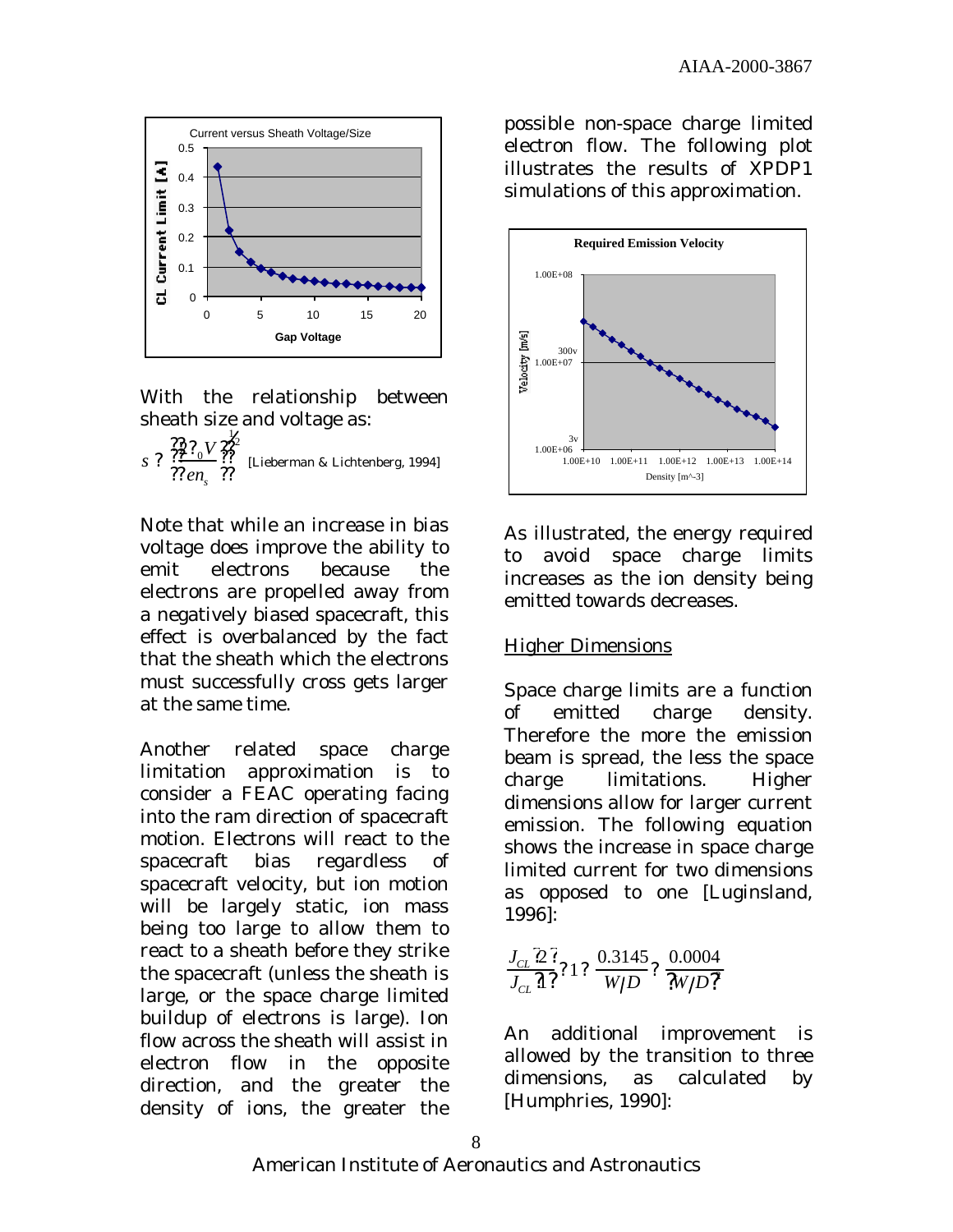$$
\frac{J_{CL}\mathfrak{B}\mathfrak{Z}}{J_{CL}\mathfrak{A}\mathfrak{Z}}\mathfrak{Z}\frac{\mathfrak{Z}_b^2\mathfrak{Z}\mathfrak{Z}D/2\mathfrak{Z}\mathfrak{Z}}{r_b^2}\mathfrak{Z}\mathfrak{Z}\mathfrak{Z}\mathfrak{Z}/2r_b\mathfrak{Z}\mathfrak{Z}
$$

#### PIC Simulations

Additional 1 dimensional analysis accounting for sheath dynamics and other factors is still to be done. In addition, confirmations of the above higher dimensionality equations as they apply to this application will be done with XOOPIC (2dimensional PIC) and other codes in 2, 2.5, and 3 dimensions.

To quantify parameters of electron charge emission into a space plasma, a typical tether propulsion mission operates in the low earth orbit environment, through the F and possibly as low as E regions of the ionosphere. From 100-1000km, ionosphere electron densities are typically within the outer extremes of  $N= 10^8$  to  $10^{13}$  m<sup>-3</sup>. [Tascione, 1988]

For useful propulsion, tether currents (and therefore system emission currents) on the order of 1-3A are required at a minimum, with larger currents desirable. With limits in available spacecraft surface area, this implies an emission current on the order of 100mA/cm2. In order to minimize the power drain of the system, either from internal power, or from the tether emf used for propulsion, it is desirable to minimize the emission velocities. Initial estimates indicate electron

emission energies on the order of tens of volts, in the 30-60 V range. [Gilchrist & Jensen, 1999] Emission velocities in the hundreds or single volt ranges will not be considered.

With a tethered satellite system, the bias of the spacecraft with respect to the plasma could be quite large- on the order of tens of volts or higher depending on the efficiency of charge emission. Bias voltages ranging from about half a volt to tens of volts can be considered. The Debye length in a plasma is

 $?_D ? \frac{?? kT}{?242}$ 4*?ne*<sup>2</sup> ??  $\overline{?}$ ?? ?? 1 2

Which, with a representative electron temperature of 0.03 eV [NRL, 1998] calculates out to 7mm to 2.2cm for the range of plasma densities being considered. A low voltage sheath can be estimated as being a few Debye lengths thick, while a high voltage sheath can be tens of Debye lengths thick. This dictates a sheath size ranging from about 1 cm to tens of centimeters. [Lieberman & Lichtenberg, 1994]

These parameters, and the parameters measured in chamber tests as mentioned below will be used in the PIC simulations.

#### Vacuum Chamber Tests

FEAC tests will be performed in the CTF vacuum facility at the University of Michigan.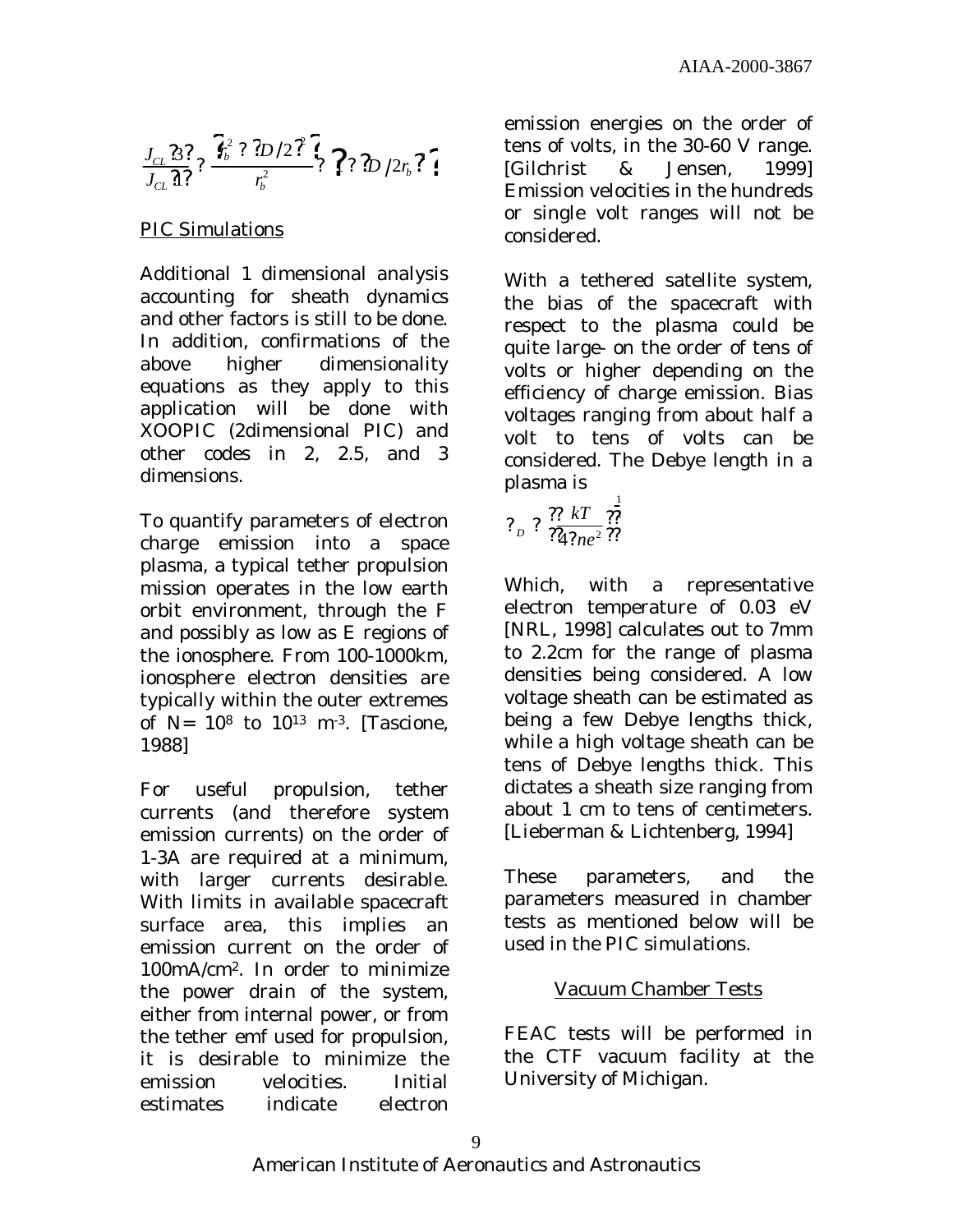#### Cathode Test Facility

The Cathode Test Facility (CTF) is a two meters long by 60 centimeters in diameter chamber that is pumped by a 135 CFM mechanical pump for roughing and a CVI TM500 (20 inch) cryopump with a measured xenon pumping speed of 1,500 l/s. Base pressure for the facility is 2 x 10-8 Torr. The facility consists largely of components either granted to PEPL by NASA Lewis Research Center or bought with funds from NASA Lewis Research Center and the Jet Propulsion Laboratory.

#### Test Plan

Unfortunately it was impossible to complete chamber tests before the conference, but the following tests are in progress.

Environmental tests of sample FEACs will be performed. FEACs will be subjected to a variety of neutral gas densities and constituents. Operational and survival limits will be determined for uncoated, ZrC coated, and other tips.

Space charge tests will be performed via a variable plasma density, and mobile anode (current collector). The ability to emit current across a limited gap will be compared to PIC simulation results, and the ability of a FEAC to emit charge into a plasma with no collector will be confirmed.

The test procedure will be automated insofar as possible, with GPIB devices and a Labviews controller. Measurements of the gate, tips, collector, and spacecraft simulator (a steel can) will be made. The bias of the various components will be varied, thus experimenting with the various electrical configurations as described above, and with the effect of sheath size. Plasma density measurements in proximity to the emitter will be made with multiple Langmuir probes and a mobile electron current density probe. Neutral pressure will be monitored with an ion gauge and residual gas analyzer.

#### Summary

FEAC systems are an enabling technology for ED tether propulsion. PIC analysis and chamber tests are being performed to characterize and mitigate the various technical issues facing FEAC systems in the ionospheric region. This research will lead to efficient and effective designs which will make possible a variety of ED tether and other missions.